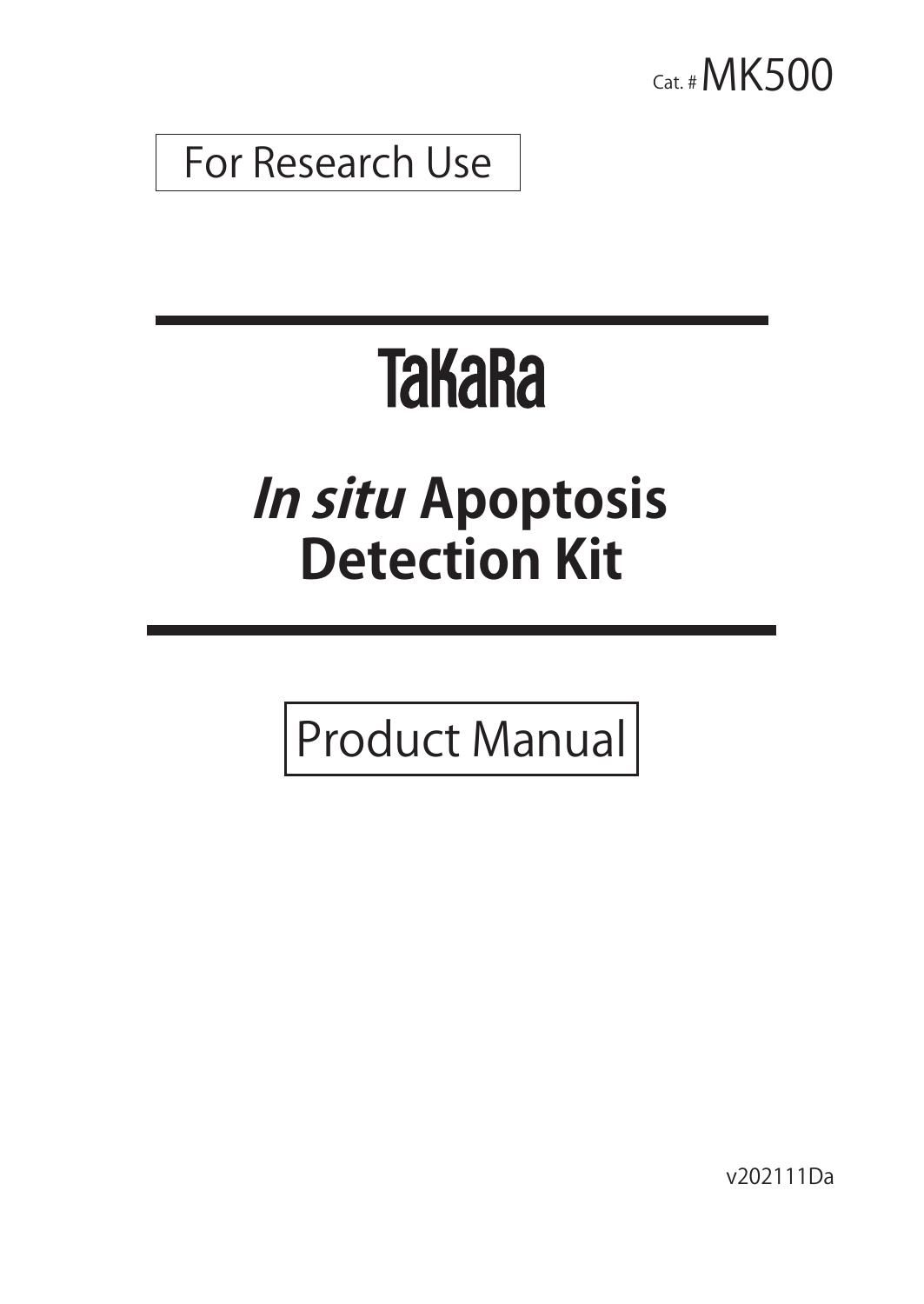### **Table of Contents**

| $\mathsf{L}$ |                                                            |
|--------------|------------------------------------------------------------|
| II.          |                                                            |
| III.         |                                                            |
| IV.          |                                                            |
| V.           | Protocol                                                   |
|              |                                                            |
|              |                                                            |
|              | 3. Reagents and Instruments Required other than This Kit 5 |
|              | 4. Procedure                                               |
|              |                                                            |
|              |                                                            |
|              |                                                            |
|              |                                                            |
|              |                                                            |
|              |                                                            |
|              |                                                            |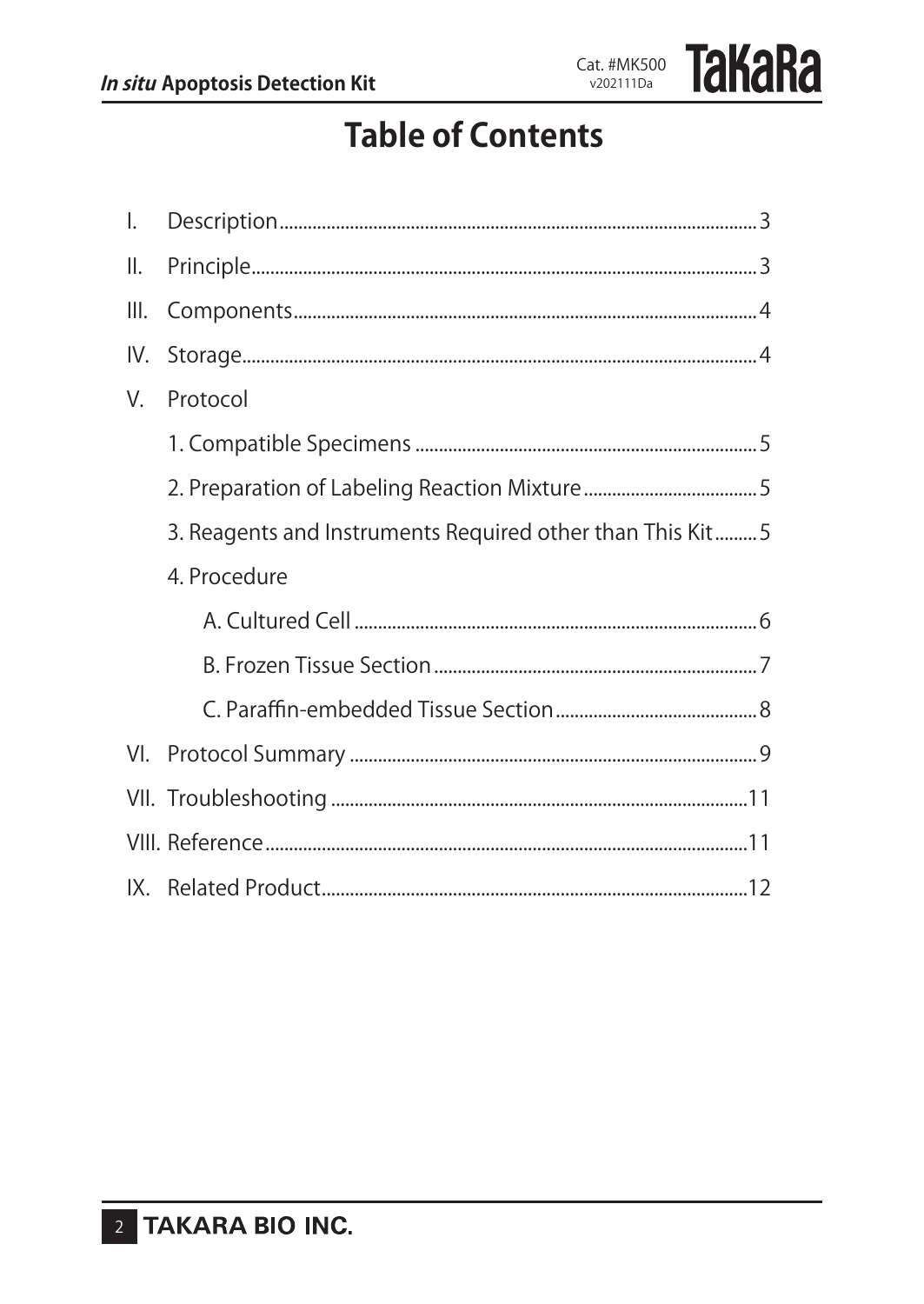**Takara** 

#### **I. Description**

Apoptosis (programmed cell death) is a physiological process in which cells that are unnecessary or threaten the welfare of an organism are destroyed in a tightly regulated manner. Apoptosis is an essential component of many biological processes, including the differentiation and maintenance of various tissue types, and immune system development and function. It is also well understood that disruption of apoptosis can lead to the development and proliferation of cancer cells. Consequently, many forms of cancer treatment involve the induction of apoptosis via radiation and/or chemotherapy.

A key feature of apoptotic cells is fragmentation of chromatin DNA into internucleosomal fragments of approximately 185 bp. This kit is designed to detect fragmented DNA histochemically by terminal labeling. The TUNEL method (Terminal deoxynucleotidyl transferase-mediated dUTP nick end labeling) is an effective method for measuring the DNA fragments that result from the apoptotic activation of intracellular endonucleases. Fluorescein-labeled nucleotides are incorporated onto the ends of these DNA fragments in situ, allowing for histologic localization and detection of individual cells.

#### **II. Principle**

The TUNEL method uses terminal deoxynucleotidyl transferase to label 3'-OH ends of DNA fragments that are generated during the process of apoptosis. The cells undergoing apoptosis are specifically labeled with fluorescein-dUTP with high sensitivity, allowing immediate detection of these cells by fluorescence microscopy or flow cytometry. Since incorporated fluorescein can also be detected with a peroxidase-labeled anti-fluorescein antibody, it is also possible to detect apoptotic cells with a light microscope.

#### <Feature>

| 1. Ready to use:     | This kit allows speedy detection.                                                                                                           |
|----------------------|---------------------------------------------------------------------------------------------------------------------------------------------|
| 2. High sensitivity: | This kit allows detection of the cells at the primary stage of<br>apoptosis at the single-cell level.                                       |
| 3. Specific :        | Apoptotic cells are stained more specifically than necrotic<br>cells.                                                                       |
| <i>4. Flexible</i> : | · Both tissue sections and fixed cells are applicable as samples.<br>· Both fluorescence and light microscopy can be used for<br>detection. |
|                      | · Individual components are available separately.                                                                                           |
| 5. Accuracy:         | The supplied control slide can be used to confirm that the<br>procedure was performed correctly, or for training new users.                 |
| 6. <i>Safety</i> :   | The supplied buffer does not include hazardous reagents<br>such as cacodylic acid, ensuring user safety.                                    |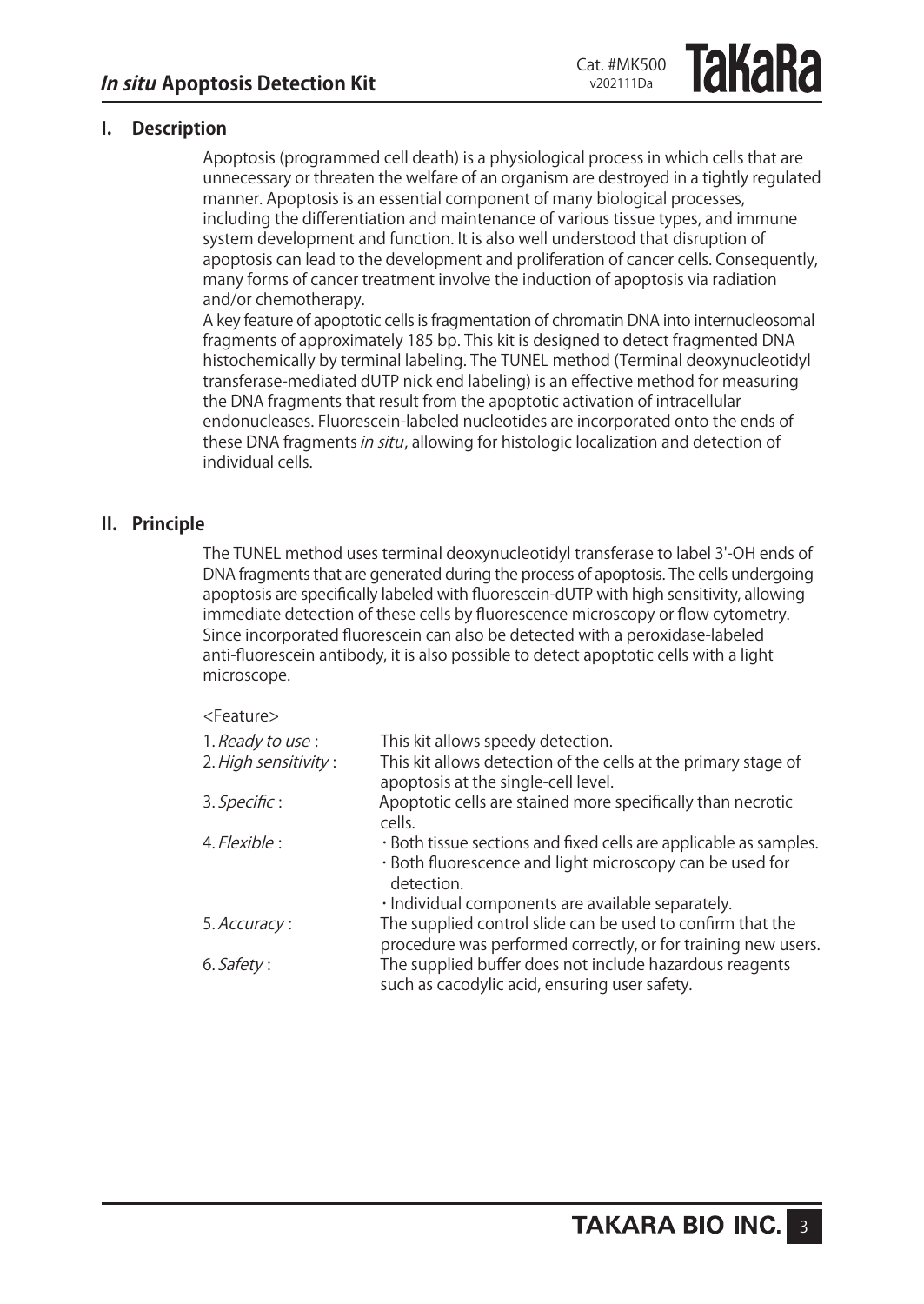**Takara** 

#### **III. Components (For 20 assays)\*1**

| (1) Labeling Safe Buffer                                             | 500 $\mu$   $\times$ 2 |
|----------------------------------------------------------------------|------------------------|
| (2) TdT (Terminal deoxynucleotidyl Transferase) Enzyme* <sup>2</sup> | 50 $\mu$ l x 2         |
| (3) Anti-FITC HRP Conjugate <sup>*3</sup>                            | $1.5$ ml               |
| (4) Control Slides*4                                                 | 2 slides               |
| (5) Permeabilization Buffer                                          | $1.0$ ml $\times$ 2    |
|                                                                      |                        |

\*1 Individual components are available separately with the following catalog numbers.

| 1. Labeling Safe Buffer (Cat. #MK501)    | 500 $\mu$ 1 x 10       |
|------------------------------------------|------------------------|
| 2. TdT Enzyme (Cat. #MK502)              | 50 $\mu$   $\times$ 10 |
| 3. Anti-FITC HRP Conjugate (Cat. #MK503) | $1.5$ ml $\times$ 5    |
| 4. Control Slides (Cat. #MK504)          | 2 slides $\times$ 5    |
| 5. Permeabilization Buffer (Cat. #MK505) | $1.0$ ml $\times$ 10   |

- \*2 TdT enzyme is recombinant protein produced in E. coli.
- \*3 Rabbit polyclonal antibody
- \*4 Control slide is a paraffin-embedded tissue section of rat mammary gland. When it is used as a positive control slide, deparaffinization of the section is needed at first. Please refer for deparaffinization procedure to "**V. Protocol, 4. Procedure, [C. Paraffin embedded tissue section]**." After deparaffinization and treatment with Proteinase K, please follow the

detection protocol for paraffin-embedded tissue.

#### **IV. Storage**

Store components separately

| Components    | Storage            |
|---------------|--------------------|
| (1), (2), (5) | -20°C              |
| 3             | ⊿°∩*ി              |
| 4             | room temperature*2 |

\*1 Store at 4℃ once thawed.

\*2 Store at room temperature after delivered.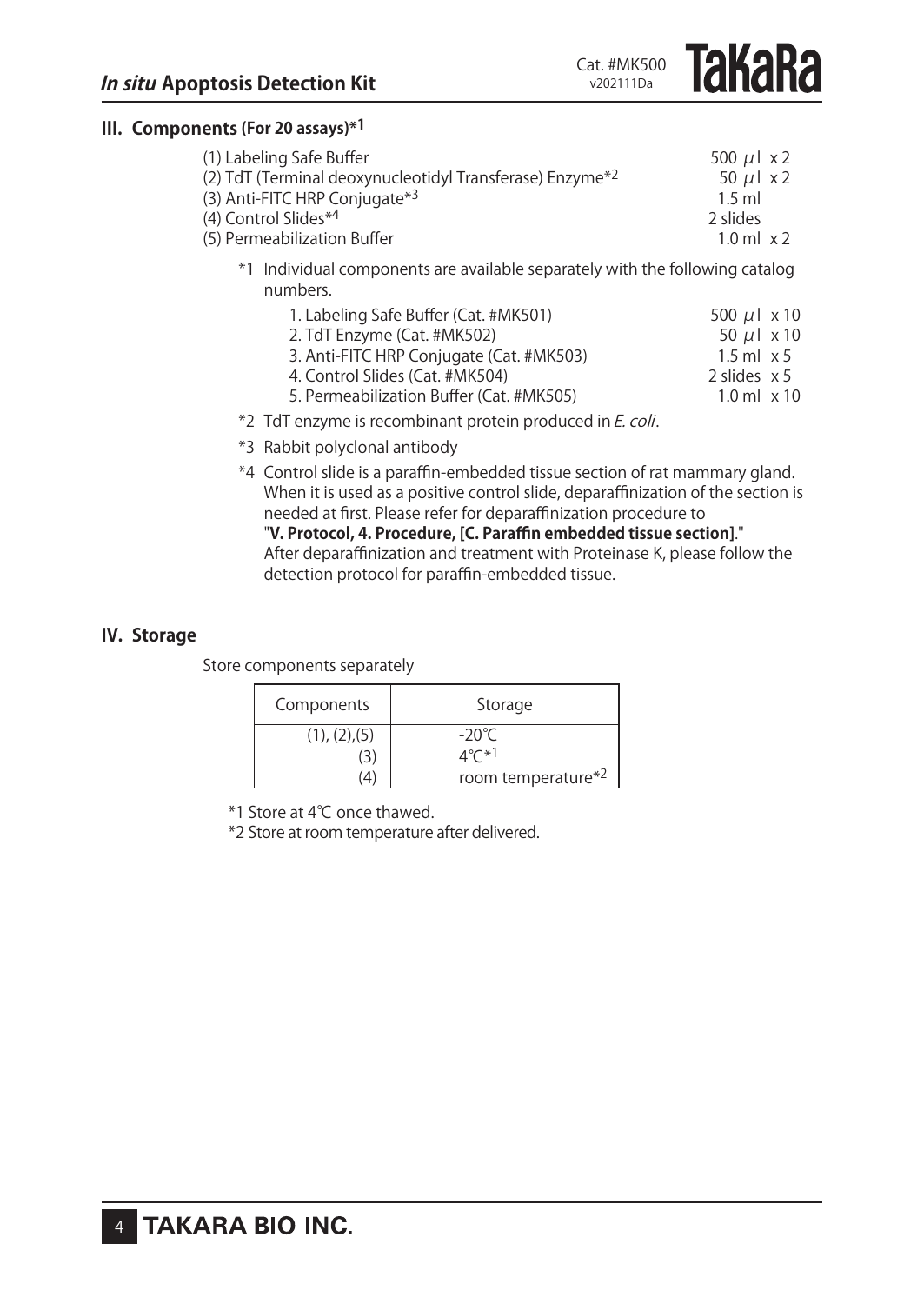#### **V. Protocol**

#### **1. Compatible Specimens**

|                          | $\cdot$ Cell : Adherent cells | (Cultured on a chamber slide)                          |
|--------------------------|-------------------------------|--------------------------------------------------------|
|                          | Non-adherent cells            | (Cytospin preparation on a slide glass, or smeared and |
|                          |                               | collected in a microtube)                              |
| $\cdot$ Tissue section : |                               | Frozen section, paraffin-embedded section              |

#### **2. Preparation of Labeling Reaction Mixture**

- 1) For one sample, prepare the labeling reaction mixture by adding 5  $\mu$  of TdT Enzyme to 45  $\mu$  I of Labeling Safe Buffer. Labeling Safe Buffer also contains enough buffer for 2 negative control reactions (50  $\mu$  l x 2).
- 2) Mix the prepared mixture gently but well enough to ensure uniformity. The reaction mixture should be prepared just before use, and should be stored on ice until use. Do not store the prepared mixture for long-term use. If it is left for a long period, the enzyme in the mixture might be inactivated. **Note :** Anti-FITC HRP Conjugate needs no preparation prior to use.

#### **3. Reagents and Instruments Required other than This Kit**

Please refer to the list specific to your application to determine exactly what is needed.

| $\cdot$ Distilled water<br>· Washing buffer (PBS or TBS)<br>e.g., Phosphate Buffered Saline (PBS) Tablets, pH7.4 (Cat. #T9181)<br>Tris Buffered Saline (TBS) Tablets, pH 7.6 (Cat. #T9141)<br>·Coloring substrate (DAB)<br>e.g., TaKaRa DAB Substrate (Cat. #MK210)<br>·H <sub>2</sub> O <sub>2</sub><br>$\cdot$ Counterstain solution<br>e.g., Methyl Green (Agilent, Code. S196230-2)<br>·Micropipette and microtubes (autoclaved)<br>$\cdot$ Incubation chamber<br>e.g., slide humidity incubation box (LabScientific)<br>$\cdot$ Incubator (37°C)<br>·Plastic coverslip or Parafilm<br>e.g., Apop Tag Plastic Coverslip (Merck Millipore, Code. S7117)<br>·Silanecoated glass slides<br>Silane Coated Microscope Slides (LabScientific)<br>Cover glasses<br>·Microscope (fluorescent or light) |
|----------------------------------------------------------------------------------------------------------------------------------------------------------------------------------------------------------------------------------------------------------------------------------------------------------------------------------------------------------------------------------------------------------------------------------------------------------------------------------------------------------------------------------------------------------------------------------------------------------------------------------------------------------------------------------------------------------------------------------------------------------------------------------------------------|
| [For detection using paraffin-embedded section]                                                                                                                                                                                                                                                                                                                                                                                                                                                                                                                                                                                                                                                                                                                                                    |
| Glass or plastic coplin jar<br>·Xylene<br>∙Ethanol (100%, 90%, and 80%)<br>Coverslip or Parafilm<br>·Proteinase K (Cat. #9034)<br>·3% H <sub>2</sub> O <sub>2</sub> (For endogenous peroxidase inactivation)<br>·Mounting medium                                                                                                                                                                                                                                                                                                                                                                                                                                                                                                                                                                   |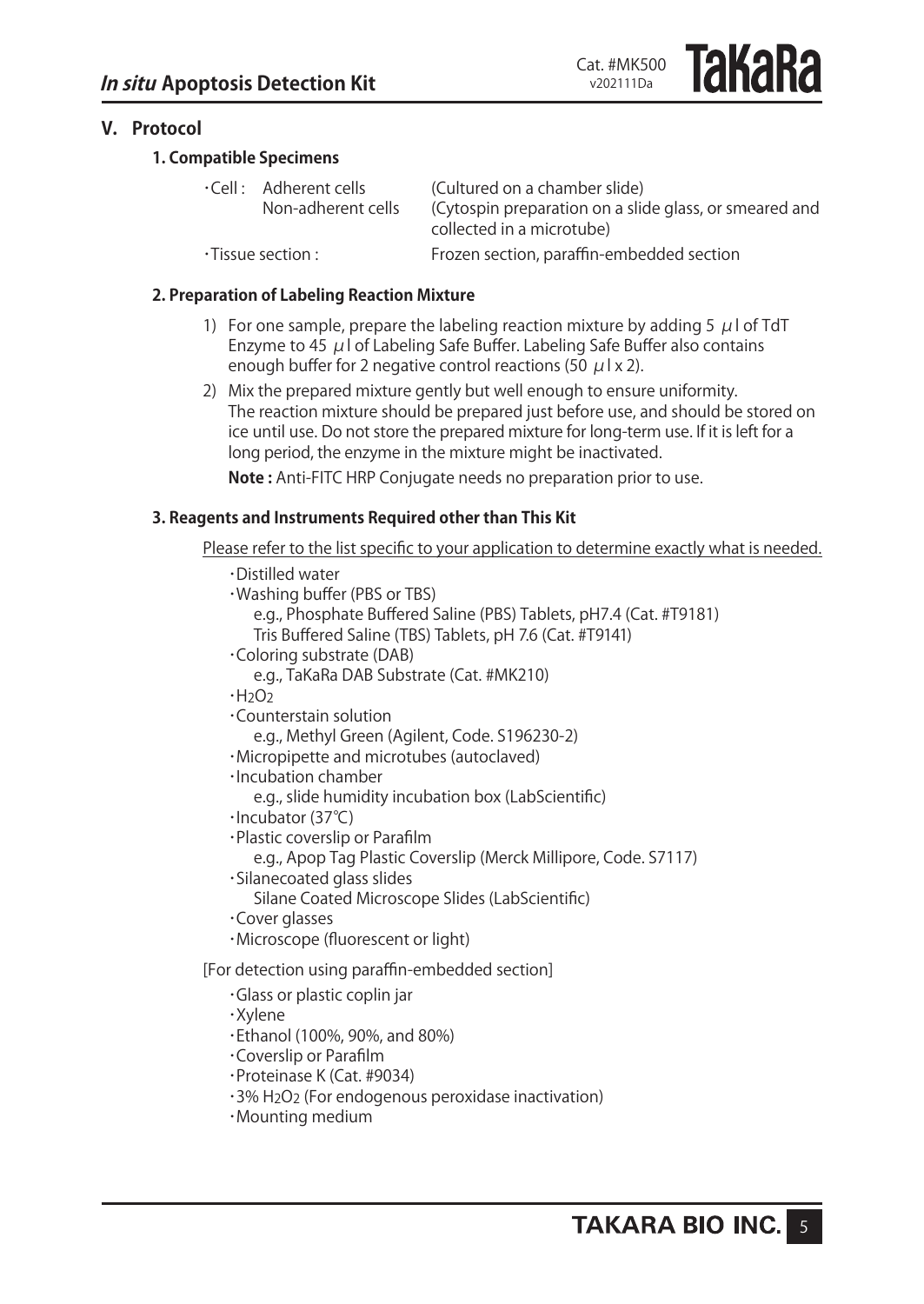[For detection using frozen section]

- ・Glass slide (precoated with silan)
- ・Fixation solution
- e.g., 10% neutral-buffered formalin, acetone, or 4% paraformaldehyde, etc. ・Methanol containing 0.3% H2O2 (for endogenous peroxidase inactivation)
- [For detection using cells]
	- ・Glass slide (precoated with silan)
	- ・Fixation solution
		- e.g., 10% neutral-buffered formalin, or 4% paraformaldehyde, etc.
	- $\cdot$ Methanol containing 0.3% H<sub>2</sub>O<sub>2</sub> (for endogenous peroxidase inactivation)
	- ・Microcentrifuge (cytospin)

#### **4. Procedure**

#### **[A. Cultured cells]**

- (1) Wash the collected cells with PBS, and dry in air on a silanized glass slide. Fix the cells with 4% paraformaldehyde / PBS solution (pH 7.4) by leaving at room temperature for 15 - 30 min, and wash with PBS.
	- **Note:** When flow cytometric detection is performed subsequently, this step should be done in a conical tube or microtube. The treated cells can be stored for 1 - 2 months when stored in 70% ethanol at -20℃.
- (2) Inactivate endogenous peroxidase with methanol containing  $0.3\%$  H<sub>2</sub>O<sub>2</sub> at room temperature for 15 - 30 min. Wash with PBS after inactivation.
	- **Note :** The peroxidase inactivation step is needed only when coloring the section. This process is omitted when performing flow cytometry analysis or when only observing with a fluorescene microscope.
- (3) Apply 100  $\mu$  l of Permeabilization Buffer on ice for 2 5 min to allow penetration of the labeling reaction mixture. Wash with PBS.
- (4) Apply 50  $\mu$  l of labeling reaction mixture (consisting of TdT Enzyme 5  $\mu$  l + Labeling Safe Buffer 45  $\mu$  l, prepared and cooled on ice prior to use) on the slide, and incubate in a 37℃ humidified chamber for 60 - 90 min. It is recommended to cover with a plastic coverslip to prevent drying. Terminate the reaction by washing with PBS.
	- **Note :** When performing the reaction in a tube, mix gently once every 15 min to suspend the precipitated cells.

Cells treated as above can be analyzed with a fluorescent microscope or flow cytometry. When viewing with a light microscope, follow the procedure as described below.

- (5) Apply Anti-FITC HRP Conjugate at  $37^{\circ}$ C for 30 min, and wash with PBS 3 4 times. After coloring with DAB at room temperature for 10 - 15 min, terminate the reaction by washing with distilled water.
	- **Note:** When performing the reation in a tube, mix gently on occasion so that antibody can react uniformly with the cells.
- (6) Stain the cells with 3% methyl green. Mount and detect with a light microscope.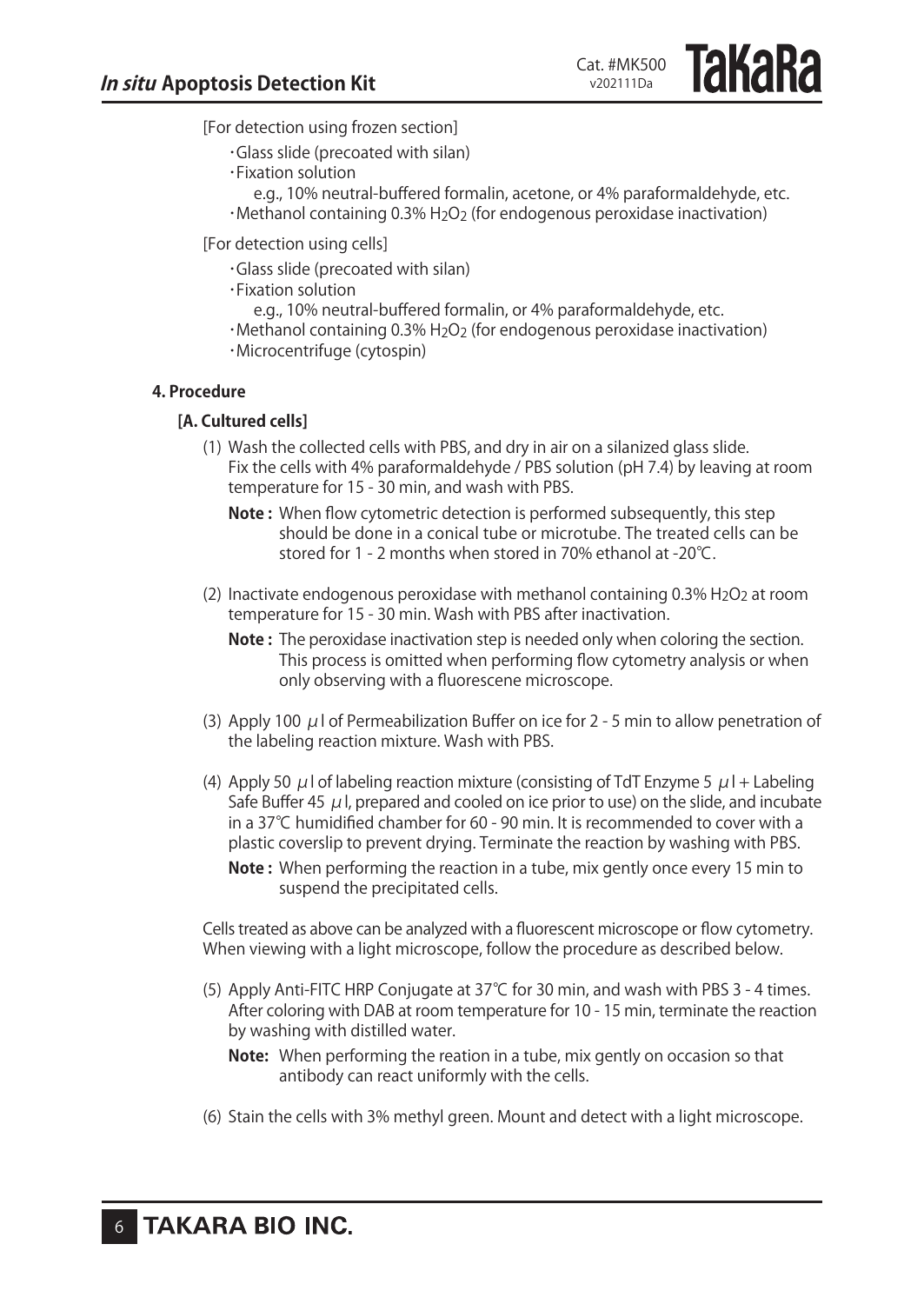**IAKAKA** 

#### **[B. Frozen tissue section]**

- (1) Freeze the fresh tissues immediately in an O.C.T. compound. Slice the frozen tissue with a cryostat stick onto a silanized slide. Fix the cells with freshly prepared 4% paraformaldehyde/PBS solution (pH 7.4) or acetone at room temperature for 15 - 30 min. Wash with PBS for 20 - 30 min.
- (2) Wash the slides with PBS, and inactivate the endogenous peroxidase using methanol (containing 0.3% H2O2) at room temperature, 15 - 30 min.
	- **Note :** The peroxidase inactivation step is needed only when coloring the section. This process is omitted when samples are observed with a fluorescent microscope.
- (3) Apply 100  $\mu$  l of Permeabilization Buffer on ice for 2 5 min so that the labeling reaction mixture can permeate well.
- (4) Apply 50  $\mu$  l of labeling reaction mixture (consisting of TdT Enzyme 5  $\mu$  l + Labeling Safe Buffer 45  $\mu$  l, prepared and cooled on ice prior to use) on the slide, and incubate in a 37℃ humidified incubator for 60 - 90 min. It is recommended to cover the glass slide with a plastic coverslip to prevent drying. Terminate the reaction by washing the slide 3 times in PBS for 5 min each time.

Tissue sections treated as above can be analyzed with a fluorescent microscope.

- (5) Apply 70  $\mu$  l of Anti-FITC HRP Conjugate and incubate at 37°C for 30 min, and wash in PBS 3 times for 5 min each time.
	- **Note:** 1) Cover the tissue uniformly with the conjugate.
		- 2) It is recommended to cover the glass slide with a plastic coverslip to prevent drying.
- (6) After coloring with DAB at room temperature for 10 15 min, terminate the reaction by washing with distilled water.
- (7) Stain with 3% methyl green. Observe using a light microscope after dehydration, penetration, and sealing.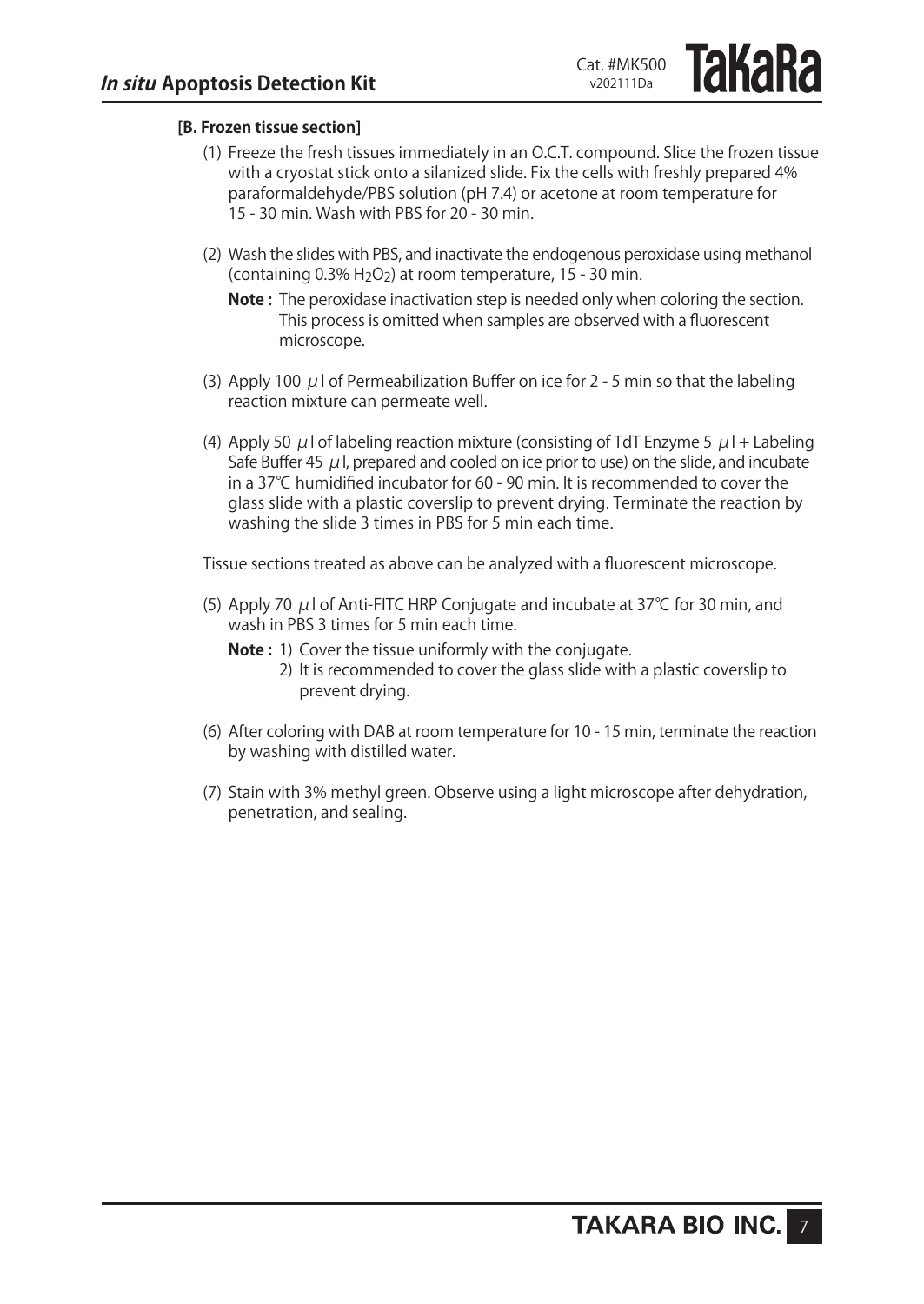**IAKARA** 

#### **[C. Paraffin-embedded tissue section]**

(1) Deparaffinize the section following the procedure described in "Deparaffinization," (see below). Wash with distilled water.

Apply 10 - 20  $\mu$  g/ml Proteinase K and leave at room temperature for 15 min. Wash with PBS.

- **Note :** When the intensity of staining of apoptosis cells is low, change the reaction condition of Proteinase K (400  $\mu$  g/ml, 5 min). When the incubation time is too long, the tissue may be disrupted.
- (2) Inactivate the endogenous peroxidase by applying  $3\%$  H<sub>2</sub>O<sub>2</sub> for 5 min. Wash with PBS.
	- **Note :** The peroxidase inactivation step is needed only when coloring the section. This process is omitted when samples are observed with a fluorescent microscope.
- (3) Apply 50  $\mu$  l of labeling reaction mixture (consisting of TdT Enzyme 5  $\mu$  l + Labeling Safe Buffer 45  $\mu$  l, prepared and cooled on ice prior to use) on the slide, and incubate in a 37℃ humidified chamber for 60 - 90 min. It is recommended to cover the glass slide with a plastic coverslip to prevent drying. Terminate the reaction by washing the slide 3 times in PBS for 5 min each time.

Tissue sections treated as above can be analyzed with a fluorescent microscope.

- (4) Apply 70  $\mu$  l of Anti-FITC HRP Conjugate and incubate at 37°C for 30 min, and wash 3 times in PBS for 5 min each time.
	- **Note:** 1) Cover the tissue uniformly with the conjugate.
		- 2) It is recommended to cover the glass slide with a plastic coverslip to prevent drying.
- (5) After coloring with DAB at room temperature for 10 15 min, terminate the reaction by washing with distilled water.
- (6) Stain with 3% methyl green. Observe with a light microscope after dehydration, penetration, and sealing.
- <Deparaffinization>
	- 1. Apply the following in order.

| Xylene I     | for 5 min |
|--------------|-----------|
| Xylene II    | for 5 min |
| Xylene III   | for 5 min |
| 100% ethanol | for 5 min |
| 100% ethanol | for 5 min |
| 90% ethanol  | for 5 min |
| 80% ethanol  | for 5 min |

- 2. Wash with flowing water for 2 min.
- 3. Immerse in distilled water.
- \* Please read through this note prior to starting the protocol.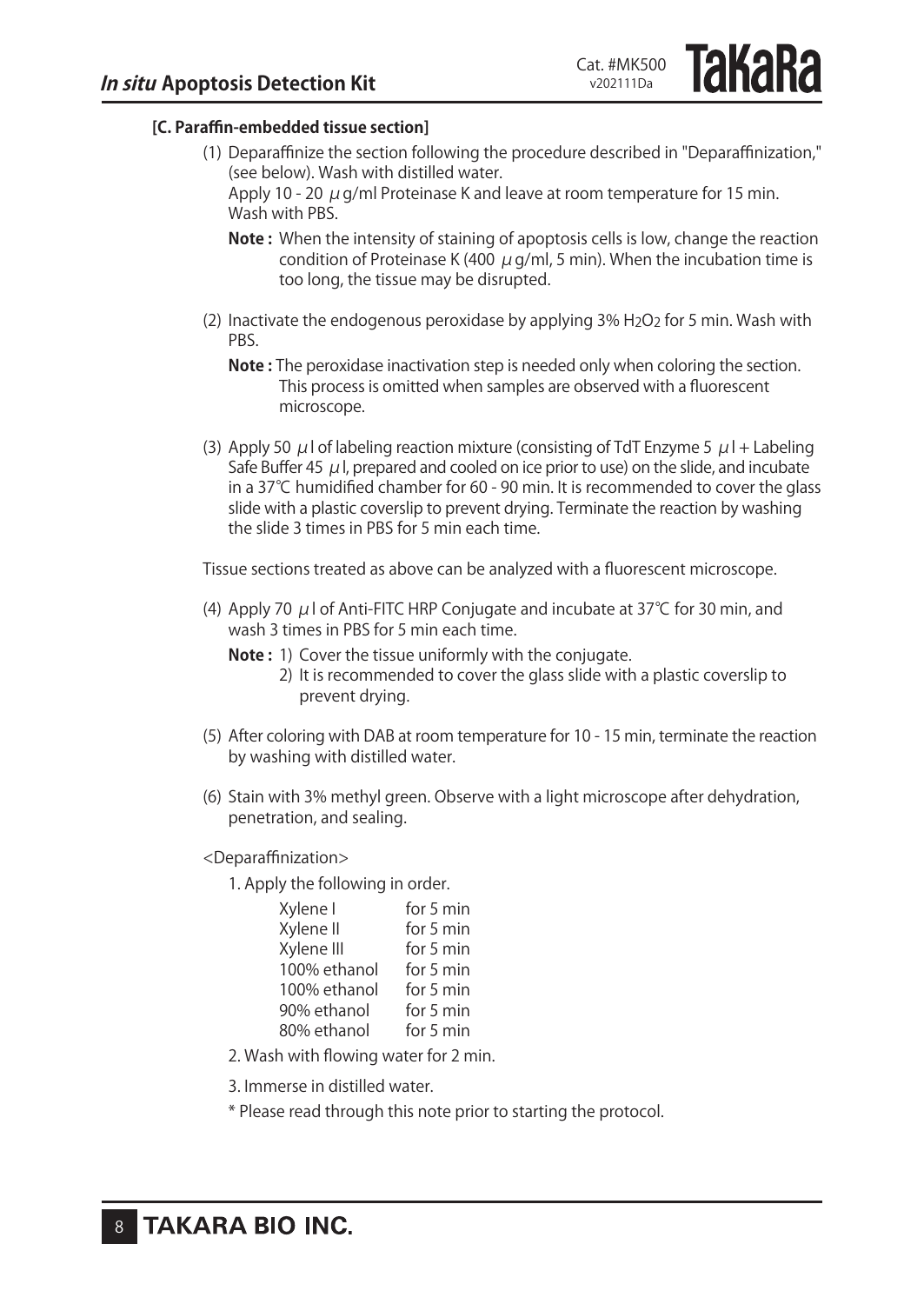#### **VI. Protocol Summary**

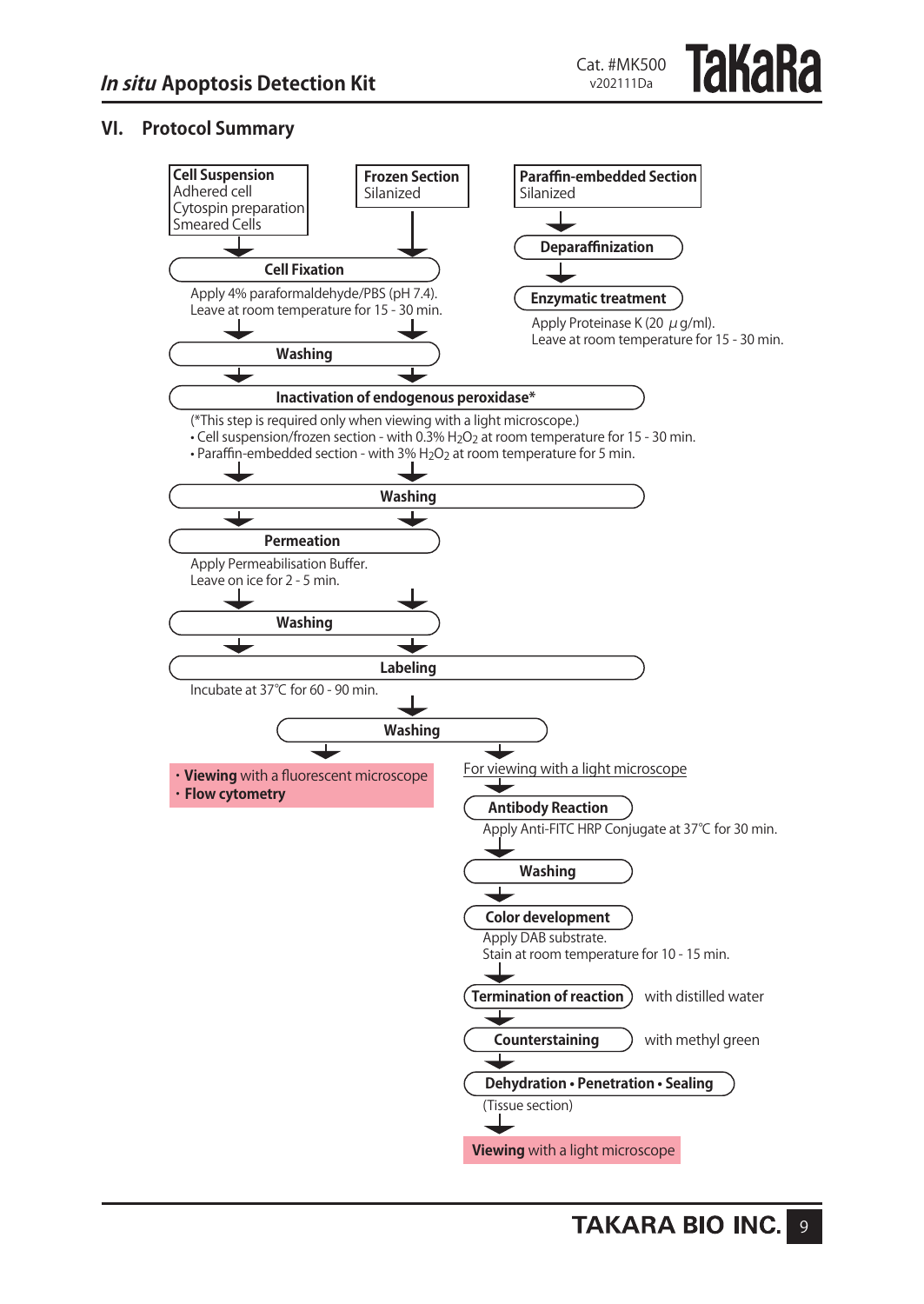【Control slide experiment】

Optical-microscope observation of the stained paraffin-embedded tissue section.



Control slide (rat mammary gland) DAB color development Counter staining with 3% methyl green

#### 【Note】

- 1. It is recommended to use silanized glass slides to prevent exfoliation.
- 2. The humidified chamber should be prewarmed to 37°C.
- 3. Covering the slides with plastic coverslips during the reaction is useful to spread the reaction mixture uniformly (by capillary action). It also prevents evaporation during incubation.
- 4. When covering the slides with the reaction mixture after washing with PBS, tap off the excess water with filter paper or a paper towel.
- 5. When washing the cells with PBS, pay special attention not to pour PBS directly on to the cells because the cells will exfoliate. When using tissue sections as a specimen, wash them 3 times for 5 min each time.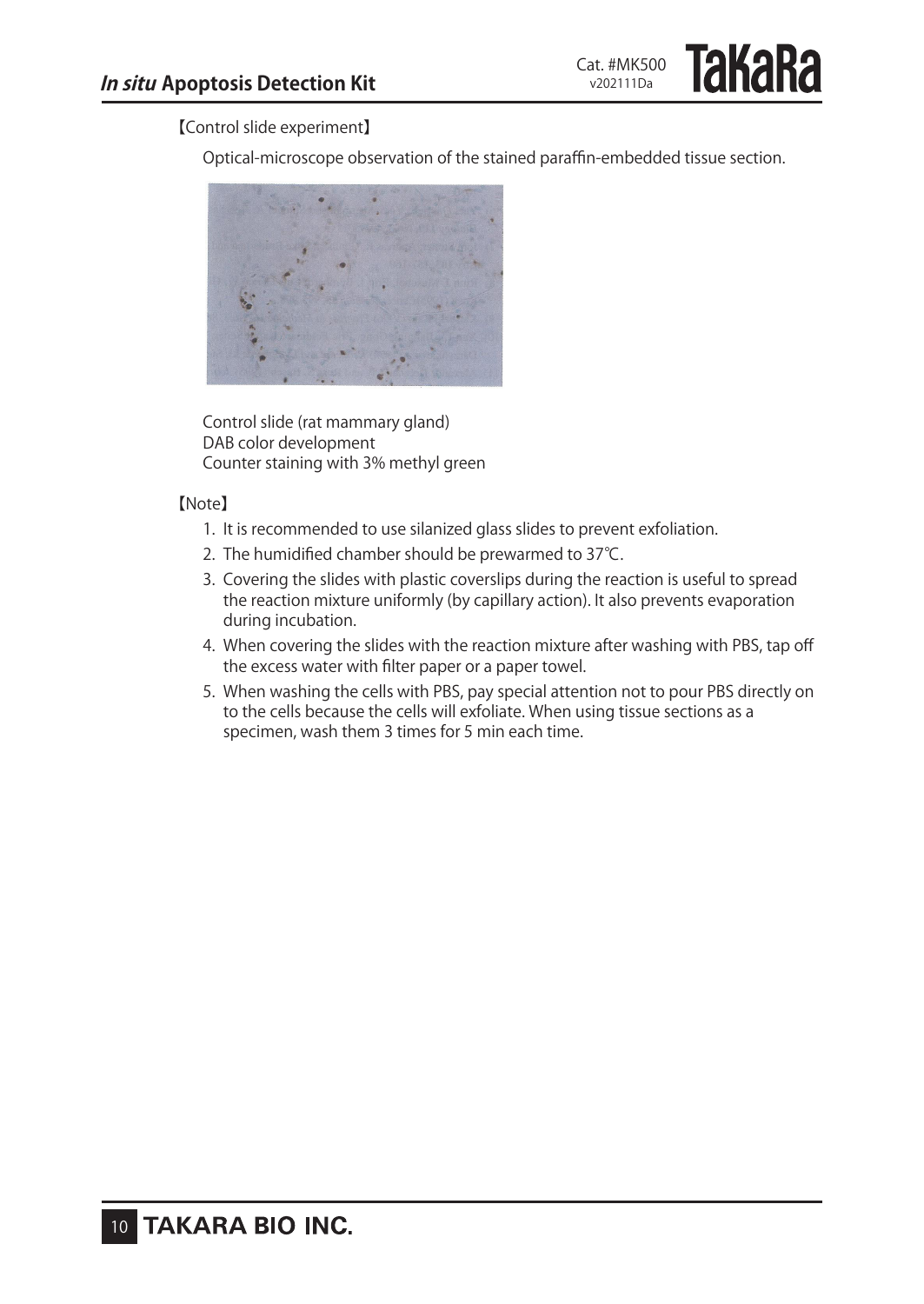**Takara** 

#### **VII. Troubleshooting**

Q1 : The intensity of staining of apoptosis cells is low.

- A1 : i) The reaction mixture might not have permeated well in tissues or cells due to steric hindrance. For adequate permeabilization of the mixture, please adjust the treatment time with Proteinase K or Permeabilization Buffer.
	- ii) Extend the enzymatic reaction time.
	- iii) Extend the antibody reaction time or substrate coloring time.
- Q2 : Non-apoptotic cells are stained.
- A2 : Non-specific binding might have occurred. Repeat the washing steps or add the blocking reagent into the washing buffer, e.g., 1%(w/v) BSA, or skimmed milk.
- Q3: Can hematoxylin staining be used in place of methyl green staining for light microscopy?
- A3: Methyl green staining is recommended to evaluate nuclear size and position of apoptosis-positive cells. The methyl green stain provides good contrast with the brown DAB stain of apoptosis-positive cells, but the hematoxylin stain is not sufficient.

#### **VIII. Reference**

- 1) Dawn R Z Tornusciolo, Robert E Schmidt, and Kevin A. Roth. BioTechniques. (1995) **19**: 800-805.
- 2) Bernard Piqueras, Brigitte Autran, Patrice Debre, and Guy Gorochov. BioTechniques. (1996) **20**: 634-640.
- 3) Tushar Patel, Amindra Arora , and Gregory J Gores. Analytical Biochemstry. (1995) **229**: 229-235.
- 4) Jan H Wijsman, Richard R Jonker, Rob Keijer, Cornelis J H Van De Velde, Cees J Cornelisse, and Jan Hein Van Dierendonck. The Journal of Histochemistry and Cytochemistry. (1993) **41**: No.1, 7-12.
- 5) R Gold, M Schmied, G Rothe, H Zischler, H Breitschopf, H Wekerle, and H Lassmann. The Journal of Histochemistry and Cytochemistry. (1993) **41**: No.7, 1023-1030.
- 6) Yael Gavrieli, Yoav Sherman, and Shmuel A. Ben-Sasson. The Journal of Cell Biology. (1992) **119**: No.3, 493-501.
- 7) Jorn Strater, Andreas R, Gunthert, Silke Bruderlein, and Peter Moller. Histochemistry. (1995) **103**: 157-160.
- 8) Ruth J Muschel, Eric J Bernhard, Luis Garza, W Gillies McKenna, and Cameron J Koch. Cancer Resarch. (1995) **55**: 995-998.
- 9) Katsuaki Kato.Progress in Medicine. (1996) **16**: No.3, 867-870.
- 10) Xun Li, Jianping Gong, Eric Feldman, Karen Seiter, Frand Traganos, and Zbigniew Darzynkiewicz. Leukema and Lymphoma. (1994) **13**: Suppl. 1, 65-70.
- 11) Alexandr Dolzhanskiy and Ross S Basch. Journal of Immunological Methods . (1995) **180**: 131-140.
- 12) Gold R, Schmied M, et al. Laboratory Investigation. (1994) **71**: No.2, 219-225.